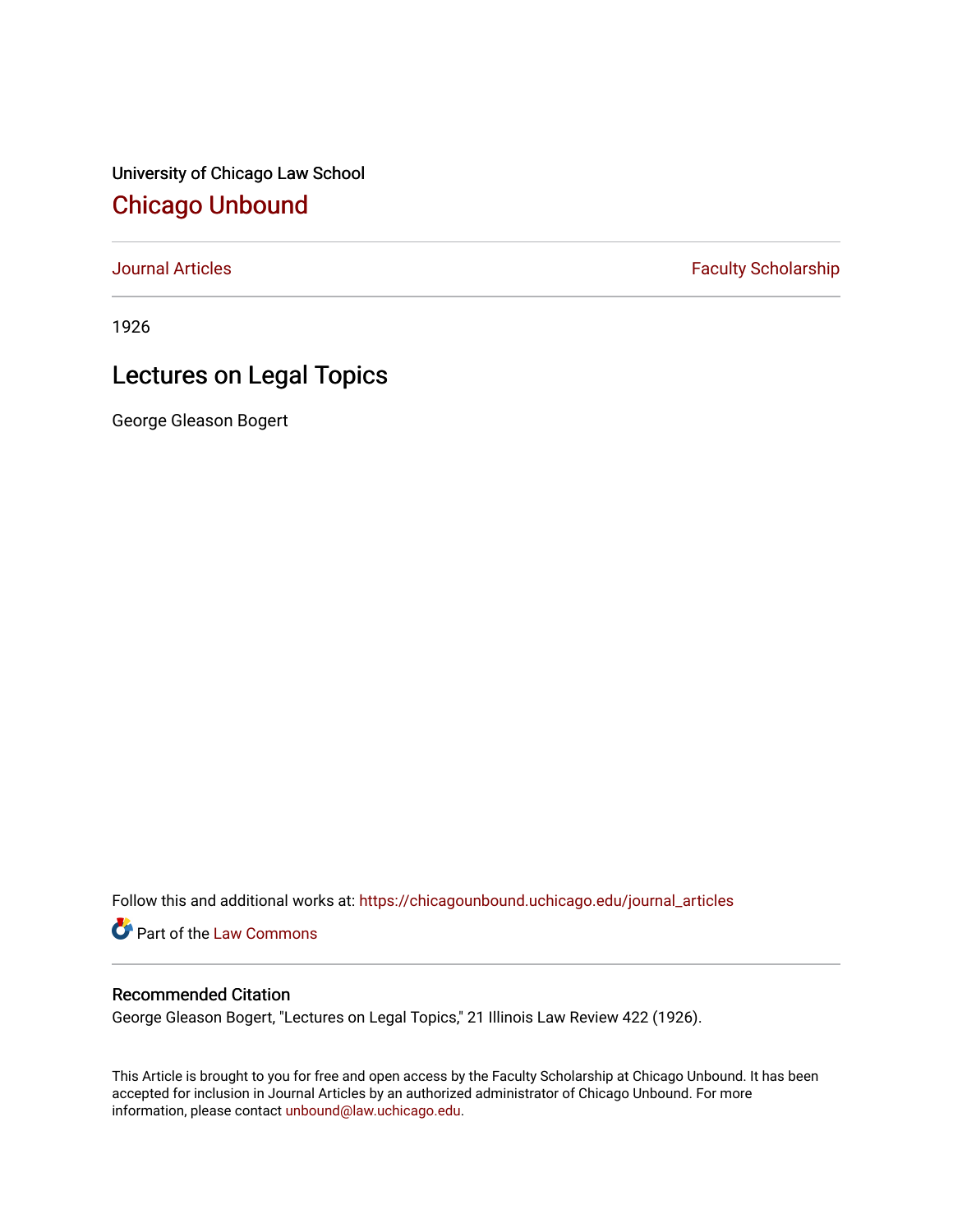judge will be repaid in reading the work carefully and thoughtfully. Judge Johnston might with profit have secured additional evidence for his central idea by having consulted Vinogradoff's works, and those of Cardozo, Stammler, and Duguit. As opposed to his central thought, Judge Johnston might have secured the criticisms and stimulations to thought of Dean Pound, none of whose writings is mentioned. As Pound has shown, law is more than merely "rules" of conduct; it likewise consists of principles and standards, and, in a given system of law, of a customary or traditional technique of materials in using the law as it exists and has been inherited. Perhaps Judge Johnston really means that the legal order contains what Pound says it does, and that his definition of law (p. 110) as "a system of rules or regulations recognized by the community as governing the intercourse of the people with each other" is broad enough to include principles and standards. Futhermore, can it be said that the Historical School which Judge Johnston represents is really, as the title of his work infers, "the modern conception of law ?" Has not Judge Johnston instead set forth-and remarkably well and clearly—the modern conception of Historical Jurisprudence? These criticisms, however, are minor ones as compared with the excellent work that has been produced by Judge Johnston. Northwestern University. **E.** F. ALBERTSWORTH.

LEcTuREs **ON LEGAL** Topics. Addresses before the Association of the Bar of the City of New York, 1921-1922. New York: The Macmillan Company, 1926: pp. 390.

The first group of these lectures. concerns corporate reorganization and more particularly the problems of giving a prior lien to money advanced to the reorganized corporation and of disposing of dissenting creditors. James N. Rosenberg of New York proposes a solution dependent on dicta in the famous *Boyd* case (228 U. S. 482), and Robert T. Swaine and Allen Wardwell criticize this suggestion.

The address of Judge Charles M. Hough of the United States Circuit Court of Appeals is on the survival of common law pleading and practice on the criminal side of the federal courts. He clearly shows that code state lawyers cannot safely assume that their practice acts are omnipotent.

Judge Cardozo's paper entitled "A Ministry of Justice" has received wide attention. It is an analysis of the lack of co-ordination between the administration of the law and the making of the law. It demonstrates the urgent need of an agency for suggesting changes in the law.

Judge Learned Hand speaks of the weaknesses of the bar in pleading and practice, and suggests several reforms. The paper of Hampton L. Carson, of Philadelphia, is a presentation of the life and work of Chancellor Kent. Justice Swayze of the New Jersey Supreme Court urges the abbreviation of judicial opinions, in order that the enormous bulk of legal materials may be reduced.